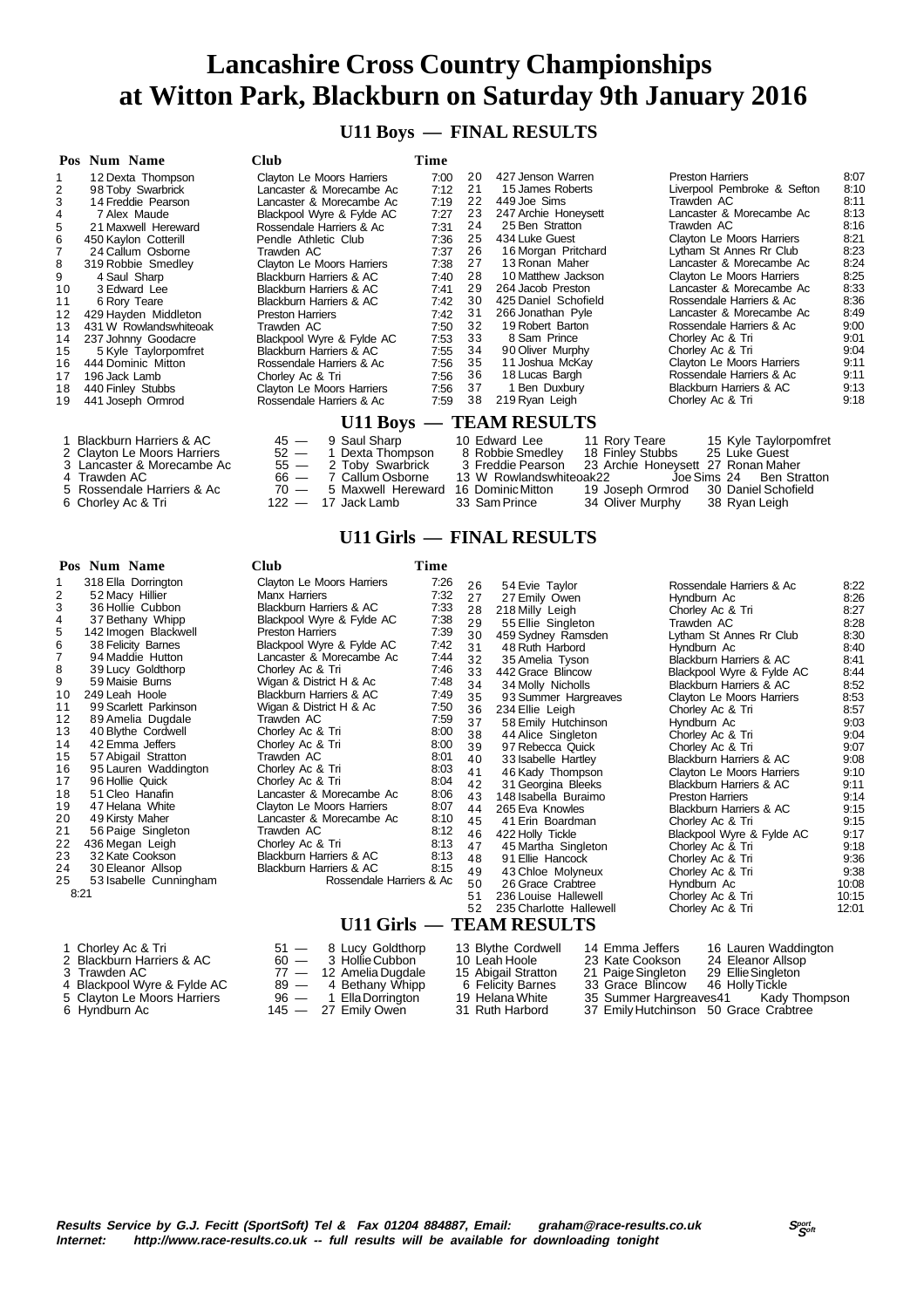**Under 13 - Boys — FINAL RESULTS**

|    | Pos Num Name            | <b>Club</b>                 | Time  |    |                                 |                                    |       |
|----|-------------------------|-----------------------------|-------|----|---------------------------------|------------------------------------|-------|
|    | 64 Matthew Ramsden      | Blackburn Harriers & AC     | 11:55 | 20 | 74 Henry Harbord                | Hyndburn Ac                        | 13:55 |
| 2  | 430 Rhys Ashton         | Lancaster & Morecambe Ac    | 12:27 | 21 | 146 Harry Shepherd              | Chorley Ac & Tri                   | 14:03 |
| 3  | 76 William Pyle         | Lancaster & Morecambe Ac    | 12:30 | 22 | 78 Jake Dickinson               | Liverpool Pembroke & Sefton        | 14:04 |
| 4  | 197 Benjamin Withers    | <b>Preston Harriers</b>     | 12:35 | 23 | 60 Harvey Ashworth              | Blackburn Harriers & AC            | 14:20 |
| 5  | 426 Ethan Warren        | <b>Preston Harriers</b>     | 12:38 | 24 | 246 Jasper Smith                | <b>Blackburn Harriers &amp; AC</b> | 14:21 |
| 6  | 453 Matthew Knowles     | Lancaster & Morecambe Ac    | 12:40 | 25 | 316 Matthew Russo               | Liverpool Pembroke & Sefton        | 14:23 |
|    | 66 Leon Thomas          | Blackburn Harriers & AC     | 12:44 | 26 | 63 Luke Ingleson                | Blackburn Harriers & AC            | 14:31 |
| 8  | 317 James Smith         | Blackpool Wyre & Fylde AC   | 12:47 | 27 | 446 Jamie Jackson               | Blackpool Wyre & Fylde AC          | 14:35 |
| 9  | 169 Thomas Durney       | <b>Preston Harriers</b>     | 12:49 | 28 | 62 Daniel Brown                 | Blackburn Harriers & AC            | 14:37 |
| 10 | 72 Jackson McKay        | Clayton Le Moors Harriers   | 12:56 | 29 | 465 Joseph Mitchell             | Chorley Ac & Tri                   | 14:48 |
| 11 | 65 Jamie Teare          | Blackburn Harriers & AC     | 12:59 | 30 | 432 C Rowlandswhiteoak          | Trawden AC                         | 14:52 |
| 12 | 85 Joel Taylor          | Rossendale Harriers & Ac    | 13:17 | 31 | 263 Bruno Eaves                 | Blackpool Wyre & Fylde AC          | 15:01 |
| 13 | 87 George Owen          | Hyndburn Ac                 | 13:22 | 32 | 461 Oliver Saxon                | Rossendale Harriers & Ac           | 15:19 |
| 14 | 70 Oliver Goldthorp     | Chorley Ac & Tri            | 13:33 | 33 | 75 Thomas Dowthwaite            | Lancaster & Morecambe Ac           | 15:36 |
| 15 | 239 Harry Wood          | Ribble Valley AC            | 13:36 | 34 | 73 Lennon Jackson               | Clayton Le Moors Harriers          | 15:52 |
| 16 | 147 T Phair             | Northern (isle Of Man) AC   | 13:37 | 35 | 83 Thomas Hamer                 | Rossendale Harriers & Ac           | 16:18 |
| 17 | 80 Mark Roberts         | Liverpool Pembroke & Sefton | 13:39 | 36 | 145 Aaron Slater                | <b>Barlick Fell Runners</b>        | 16:25 |
| 18 | 84 Max Cunningham       | Rossendale Harriers & Ac    | 13:48 | 37 | 67 George Whittaker             | Blackburn Harriers & AC            | 17:04 |
| 19 | 71 Daniel Lilley        | Chorley Ac & Tri            | 13:52 | 38 | 69 Alfie White                  | Burnley Ac                         | 19:36 |
|    |                         |                             |       |    | Under 13 - Boys — TEAM RESULTS  |                                    |       |
|    | Blackburn Harriers & AC | 1 Matthew Ramsden<br>$42 -$ |       |    | 7 Leon Thomas<br>11 Jamie Teare | 23 Harvey Ashworth                 |       |

| Blackburn Harriers & AC    | 42 — 1 Matthew Ramsden   | 7 Leon Thomas     | 11 Jamie Teare                       | 23 Harvev Ashworth                     |
|----------------------------|--------------------------|-------------------|--------------------------------------|----------------------------------------|
| 2 Lancaster & Morecambe Ac | $44 - 2$ Rhvs Ashton     | 3  William Pvle.  |                                      | 6 Matthew Knowles 33 Thomas Dowthwaite |
| 3 Chorley Ac & Tri         | 83 - 14 Oliver Goldthorp | 19 Daniel Lillev  | 21 Harry Shepherd 29 Joseph Mitchell |                                        |
| 4 Rossendale Harriers & Ac | $97 - 12$ Joel Taylor    | 18 Max Cunningham | □ 32 Oliver Saxon                    | 35 Thomas Hamer                        |

#### **Under 13 - Girls — FINAL RESULTS**

### **Pos Num Name Cat/Pos Club Time**

| 1 US. | $\overline{\mathbf{S}}$ | vuv                                | , нис |    |                        |                             |       |
|-------|-------------------------|------------------------------------|-------|----|------------------------|-----------------------------|-------|
|       | 103 Amy-Nicola Davies   | Blackburn Harriers & AC            | 13:24 | 24 | 313 Isabel Hartley     | Pendle Athletic Club        | 15:55 |
| 2     | 127 Erin Moffatt        | Lancaster & Morecambe Ac           | 13:37 | 25 | 269 Ella Atkins        | Pendle Athletic Club        | 15:57 |
| 3     | 137 Darcey Lonsdale     | <b>Preston Harriers</b>            | 13:48 | 26 | 132 Jodie Vaughan      | Manx Harriers               | 15:57 |
| 4     | 435 Olivia Leigh        | Chorley Ac & Tri                   | 13:49 | 27 | 126 Kirsty Hamilton    | Lancaster & Morecambe Ac    | 16:01 |
| 5     | 109 Caitlyn Preddy      | Blackpool Wyre & Fylde AC          | 13:55 | 28 | 117 Amy Heaton         | Chorley Ac & Tri            | 16:05 |
| 6     | 144 Lydia Morris        | Northern (isle Of Man) AC          | 14:03 | 29 | 428 Jessic Watson      | Blackburn Harriers & AC     | 16:10 |
|       | 141 Sophie Stanworth    | Trawden AC                         | 14:16 | 30 | 104 Charlotte Barnes   | Blackpool Wyre & Fylde AC   | 16:26 |
| 8     | 135 Alissa Darbyshire   | <b>Preston Harriers</b>            | 14:25 | 31 | 116 Amber Boardman     | Chorley Ac & Tri            | 16:37 |
| 9     | 118 Bethany Reid        | Chorley Ac & Tri                   | 14:30 | 32 | 248 Ellie Crabtree     | Pendle Athletic Club        | 16:50 |
| 10    | 111 Holly Winstanley    | Blackpool Wyre & Fylde AC          | 14:31 | 33 | 119 Emily Warren       | Chorley Ac & Tri            | 17:02 |
| 11    | 129 Lois Owens          | Liverpool Pembroke & Sefton        | 14:34 | 34 | 314 Georgina Ainscough | Chorley Ac & Tri            | 17:17 |
| 12    | 133 Holly Burgess       | Manx Harriers                      | 14:39 | 35 | 123 Natasha Olszewska  | Clayton Le Moors Harriers   | 17:24 |
| 13    | 101 Eleesha Charnley    | Blackburn Harriers & AC            | 14:40 | 36 | 130 Rebecca Tate       | Lytham St Annes Rr Club     | 17:25 |
| 14    | 136 Annie Duffy         | <b>Preston Harriers</b>            | 14:43 | 37 | 114 Lauren Prince      | Chorley Ac & Tri            | 17:29 |
| 15    | 439 Millie Stubbs       | Clayton Le Moors Harriers          | 14:51 | 38 | 125 Claudia Bentham    | Clayton Le Moors Harriers   | 17:32 |
| 16    | 105 Lily-Mae Gray       | Blackpool Wyre & Fylde AC          | 14:57 | 39 | 131 Amelia Brockbanks  | Manx Harriers               | 17:40 |
| 17    | 267 Sasha Oldham        | Lancaster & Morecambe Ac           | 15:22 | 40 | 134 Aimee Christian    | Manx Harriers               | 18:13 |
| 18    | 110 Lucy Tickle         | Blackpool Wyre & Fylde AC          | 15:28 | 41 | 128 Grace Mitchell     | Liverpool Pembroke & Sefton | 18:18 |
| 19    | 120 Liberty Thompson    | Clayton Le Moors Harriers          | 15:36 | 42 | 457 Georgia Norman     | Lytham St Annes Rr Club     | 18:31 |
| 20    | 102 Charlotte Corrigan  | <b>Blackburn Harriers &amp; AC</b> | 15:48 | 43 | 106 Poppy Hughes       | Blackpool Wyre & Fylde AC   | 19:13 |
| 21    | 138 Holly Pegg          | Rossendale Harriers & Ac           | 15:49 | 44 | 121 Roanna Holdsworth  | Clayton Le Moors Harriers   | 19:34 |
| 22    | 124 Sophie Ashworth     | Clayton Le Moors Harriers          | 15:50 | 45 | 455 Annabel Stewrat    | Chorley Ac & Tri            | 19:36 |
| 23    | 113 Isabelle Farron     | Chorley Ac & Tri                   | 15:52 | 46 | 122 Bronia Olszewska   | Clayton Le Moors Harriers   | 22:10 |
|       |                         |                                    |       |    |                        |                             |       |

#### **Under 13 - Girls — TEAM RESULTS**

| Blackpool Wyre & Fylde AC | 49 - 5 Caitlyn Preddy                                                               | 10 Holly Winstanley 16 Lily-Mae Gray |                                      | 18 Lucv Tickle |
|---------------------------|-------------------------------------------------------------------------------------|--------------------------------------|--------------------------------------|----------------|
| Blackburn Harriers & AC   | 63 — 1 Amv-Nicola Davies 13 Eleesha Charnley 20 Charlotte Corrigan 29 Jessic Watson |                                      |                                      |                |
| 3. Chorley Ac & Tri       | $A = 4$ Olivia Laigh                                                                | 9. Rathany Raid                      | 23. Isabelle Farron — 28. Amy Heaton |                |

- 
- -
- 
- 5 Chorley Ac & Tri 64 4 Olivia Leigh 9 Bethany Reid 23 Isabelle Farron 28 Amy Heaton<br>117 15 Millie Stubbs 19 Liberty Thompson 22 Sophie Ashworth 35 Natasha Olszev<br>117 12 Holly Burgess 26 Jodie Vaughan 39 Amelia Brock
- -
- 3 Chorley Ac & Tri 64 4 Olivia Leigh 9 Bethany Reid 23 Isabelle Farron 28 Amy Heaton 4 Clayton Le Moors Harriers 91 15 Millie Stubbs 19 Liberty Thompson 22 Sophie Ashworth 35 Natasha Olszewska
	-

http://www.race-results.co.uk -- full results will be available for downloading tonight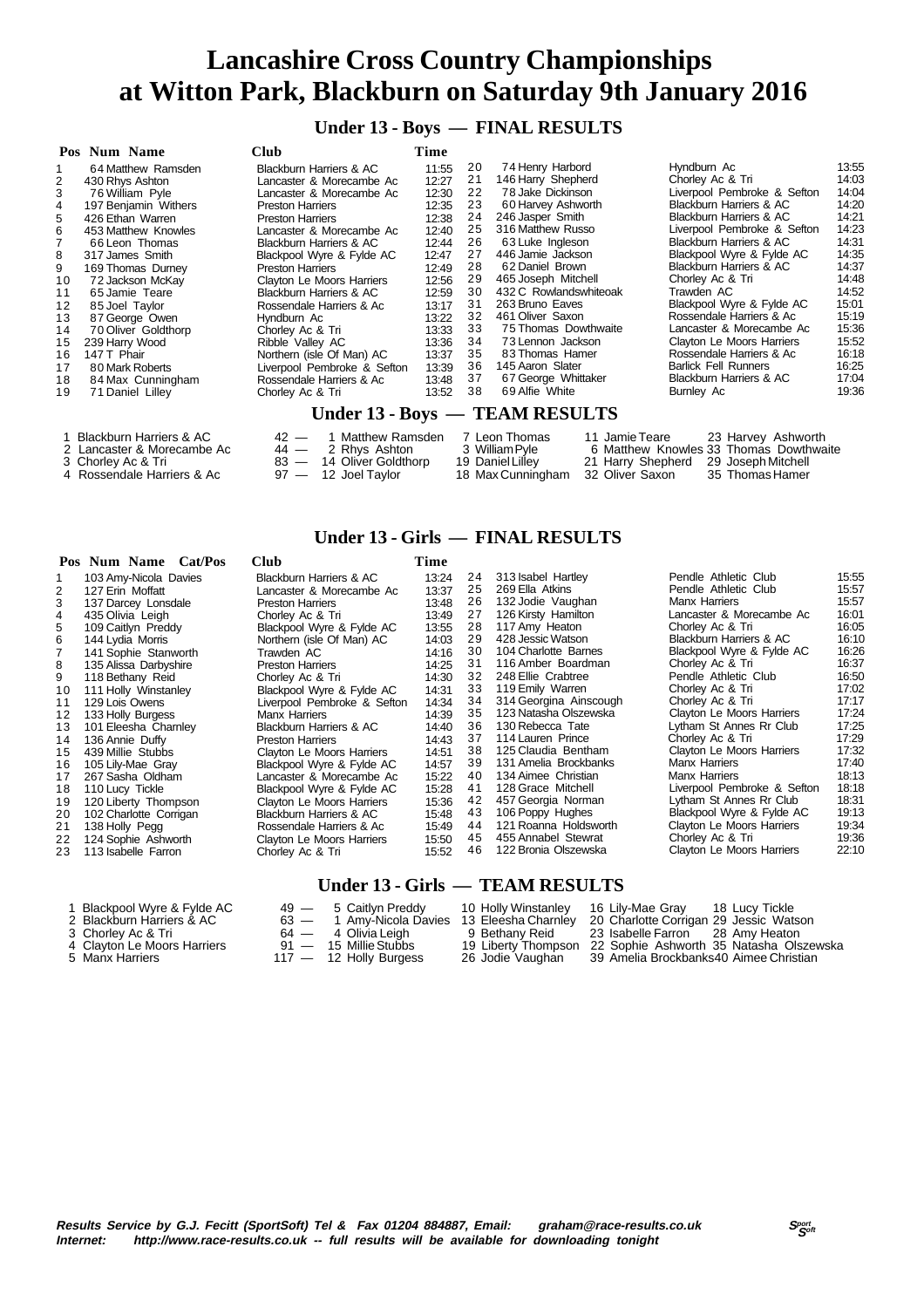**Under 15 - Boys — FINAL RESULTS**

| Pos Num Name                                                                                                                                                                                                                                                                                                                                                                                                                       | <b>Club</b>                                                                                                                                                                                                                                                                                                                                                                                              | <b>Time</b>                                                                                                                         |                                                                                  |                                                                                                                                                                                                                                                                                                      |                                                                                  |                                                                                                                                                                                                                                                                                                                                                                                |                                                                                                                            |
|------------------------------------------------------------------------------------------------------------------------------------------------------------------------------------------------------------------------------------------------------------------------------------------------------------------------------------------------------------------------------------------------------------------------------------|----------------------------------------------------------------------------------------------------------------------------------------------------------------------------------------------------------------------------------------------------------------------------------------------------------------------------------------------------------------------------------------------------------|-------------------------------------------------------------------------------------------------------------------------------------|----------------------------------------------------------------------------------|------------------------------------------------------------------------------------------------------------------------------------------------------------------------------------------------------------------------------------------------------------------------------------------------------|----------------------------------------------------------------------------------|--------------------------------------------------------------------------------------------------------------------------------------------------------------------------------------------------------------------------------------------------------------------------------------------------------------------------------------------------------------------------------|----------------------------------------------------------------------------------------------------------------------------|
| 1<br>168 Jack Dee-Ingham<br>$\overline{\mathbf{c}}$<br>268 Kai Atkins<br>3<br>150 Benjamin Preddy<br>4<br>161 Niall Higham<br>5<br>153 William Howard<br>6<br>92 Rhys Owen<br>7<br>477 Shea Hannam<br>8<br>151 Kian Davis<br>9<br>162 Harry Curwood<br>10<br>167 James Stanley<br>11<br>166 Matthew Mackay                                                                                                                         | Wigan & District H & Ac<br>Pendle Athletic Club<br>Blackpool Wyre & Fylde AC<br><b>Preston Harriers</b><br>Lancaster & Morecambe Ac<br>Western AC<br>Lancaster & Morecambe Ac<br>Chorley Ac & Tri<br><b>Preston Harriers</b><br>Lancaster & Morecambe Ac<br>Rossendale Harriers & Ac                                                                                                                     | 13:22<br>13:36<br>13:41<br>13:55<br>13:59<br>14:02<br>14:04<br>14:15<br>14:24<br>14:32<br>14:55                                     | 17<br>18<br>19<br>20<br>21<br>22<br>23<br>24<br>25<br>26<br>27                   | 159 Ryan Treanor<br>163 Shaun Beckett<br>456 George Robinson<br>165 Isaac Evans<br>479 Thomas Bradley<br>157 Adam Jones<br>160 Kieran Dunn<br>424 Jack Tickle<br>505 Dylan Ross<br>152 Tyler Hanafin<br>443 Kurtis Mitton                                                                            |                                                                                  | Liverpool Pembroke & Sefton<br><b>Preston Harriers</b><br>Blackpool Wyre & Fylde AC<br>Rossendale Harriers & Ac<br>Clayton Le Moors Harriers<br>Liverpool Pembroke & Sefton<br><b>Preston Harriers</b><br>Blackpool Wyre & Fylde AC<br>Hyndburn Ac<br>Lancaster & Morecambe Ac<br>Rossendale Harriers & Ac                                                                     | 15:22<br>15:34<br>15:45<br>16:02<br>16:12<br>16:15<br>16:25<br>16:26<br>16:49<br>17:14<br>17:18                            |
| 470 Tomas Roberts<br>12<br>13<br>474 Matthew Fazakerley<br>14<br>155 Tom Dickinson                                                                                                                                                                                                                                                                                                                                                 | <b>Preston Harriers</b><br><b>Preston Harriers</b><br>Liverpool Pembroke & Sefton                                                                                                                                                                                                                                                                                                                        | 14:55<br>14:56<br>15:01                                                                                                             | 28<br>29<br>30                                                                   | 488 Harry Nelson<br>158 Alex Lang<br>475 Ben Kirkman                                                                                                                                                                                                                                                 |                                                                                  | Pendle Athletic Club<br>Liverpool Pembroke & Sefton<br>Rossendale Harriers & Ac                                                                                                                                                                                                                                                                                                | 17:24<br>18:01<br>19:14                                                                                                    |
| 164 Isaac Sharples<br>15<br>452 Tom Knowles<br>16                                                                                                                                                                                                                                                                                                                                                                                  | <b>Preston Harriers</b><br>Lancaster & Morecambe Ac                                                                                                                                                                                                                                                                                                                                                      | 15:19<br>15:20                                                                                                                      | 31                                                                               | 472 Aries Woo                                                                                                                                                                                                                                                                                        |                                                                                  | <b>Blackburn Harriers &amp; AC</b>                                                                                                                                                                                                                                                                                                                                             | 19:23                                                                                                                      |
|                                                                                                                                                                                                                                                                                                                                                                                                                                    | Under 15 - Boys - TEAM RESULTS                                                                                                                                                                                                                                                                                                                                                                           |                                                                                                                                     |                                                                                  |                                                                                                                                                                                                                                                                                                      |                                                                                  |                                                                                                                                                                                                                                                                                                                                                                                |                                                                                                                            |
| 1 Preston Harriers<br>2 Lancaster & Morecambe Ac<br>3 Liverpool Pembroke & Sefton<br>4 Rossendale Harriers & Ac                                                                                                                                                                                                                                                                                                                    | $38 -$<br>4 Niall Higham<br>$38 -$<br>5 William Howard<br>$82 -$<br>14 Tom Dickinson<br>$88 -$<br>11 Matthew Mackay                                                                                                                                                                                                                                                                                      |                                                                                                                                     |                                                                                  | 9 Harry Curwood<br>7 Shea Hannam<br>17 Ryan Treanor<br>20 Isaac Evans                                                                                                                                                                                                                                | 12 Tomas Roberts<br>10 James Stanley<br>22 Adam Jones<br>27 Kurtis Mitton        | 13 Matthew Fazakerley<br>16 Tom Knowles<br>29 Alex Lang<br>30 Ben Kirkman                                                                                                                                                                                                                                                                                                      |                                                                                                                            |
|                                                                                                                                                                                                                                                                                                                                                                                                                                    | <b>Under 15 - Girls — FINAL RESULTS</b>                                                                                                                                                                                                                                                                                                                                                                  |                                                                                                                                     |                                                                                  |                                                                                                                                                                                                                                                                                                      |                                                                                  |                                                                                                                                                                                                                                                                                                                                                                                |                                                                                                                            |
| Pos Num Name                                                                                                                                                                                                                                                                                                                                                                                                                       | <b>Club</b>                                                                                                                                                                                                                                                                                                                                                                                              | Time                                                                                                                                |                                                                                  |                                                                                                                                                                                                                                                                                                      |                                                                                  |                                                                                                                                                                                                                                                                                                                                                                                |                                                                                                                            |
| 469 Ella Moulding<br>1<br>$\overline{\mathbf{c}}$<br>173 Maddie Elliott<br>3<br>190 Georgia Tansey<br>4<br>181 Emma Whitaker<br>5<br>185 Lorna Spiers<br>6<br>463 Briony Holt<br>7<br>186 Tegan Macuras<br>8<br>175 Danielle Whipp<br>9<br>193 Orla Holt<br>191 Ella Tinman<br>10<br>11<br>194 Eve Hutchinson<br>12<br>187 Charlotte Morris<br>13<br>172 Hannah Cookson<br>14<br>182 Isabelle Woodman<br>15<br>189 Sophie Rotheram | Lytham St Annes Rr Club<br>Blackburn Harriers & AC<br>Ribble Valley AC<br>Lancaster & Morecambe Ac<br>Northern (isle Of Man) AC<br>Clayton Le Moors Harriers<br><b>Preston Harriers</b><br>Blackpool Wyre & Fylde AC<br>Rossendale Harriers & Ac<br>Rossendale Harriers & Ac<br>Hyndburn Ac<br><b>Preston Harriers</b><br>Blackburn Harriers & AC<br>Lancaster & Morecambe Ac<br><b>Preston Harriers</b> | 15:15<br>15:32<br>15:35<br>15:45<br>15:55<br>16:06<br>16:10<br>16:54<br>17:01<br>17:05<br>17:11<br>17:12<br>17:18<br>17:18<br>17:25 | 17<br>18<br>19<br>20<br>21<br>22<br>23<br>24<br>25<br>26<br>27<br>28<br>29<br>30 | 433 Kate Danby<br>481 Eleanor Root<br>171 Chloe Bleeks<br>451 Minnie Targett<br>458 Chloe Norman<br>188 Sophie Reid<br>180 Nicola Moynihan<br>177 Taylor Holland<br>174 Anna Lonsdale<br>176 Kate Jenkinson<br>183 Francesca Price<br>170 Freya Black<br>179 Charlotte Lavin<br>464 Jessica Mitchell |                                                                                  | <b>Preston Harriers</b><br><b>Clayton Le Moors Harriers</b><br>Blackburn Harriers & AC<br>Rossendale Harriers & Ac<br>Lytham St Annes Rr Club<br><b>Preston Harriers</b><br>Hyndburn Ac<br>Blackpool Wyre & Fylde AC<br>Blackburn Harriers & AC<br>Blackpool Wyre & Fylde AC<br>Liverpool Pembroke & Sefton<br>Blackburn Harriers & AC<br>Chorley Ac & Tri<br>Chorley Ac & Tri | 17:34<br>17:45<br>18:10<br>18:12<br>18:13<br>18:25<br>18:54<br>18:55<br>18:57<br>19:10<br>19:31<br>19:54<br>20:07<br>21:11 |
| 16<br>447 Jessica Jackson                                                                                                                                                                                                                                                                                                                                                                                                          | Blackpool Wyre & Fylde AC                                                                                                                                                                                                                                                                                                                                                                                | 17:29                                                                                                                               |                                                                                  |                                                                                                                                                                                                                                                                                                      |                                                                                  |                                                                                                                                                                                                                                                                                                                                                                                |                                                                                                                            |
|                                                                                                                                                                                                                                                                                                                                                                                                                                    | Under 15 - Girls — TEAM RESULTS                                                                                                                                                                                                                                                                                                                                                                          |                                                                                                                                     |                                                                                  |                                                                                                                                                                                                                                                                                                      |                                                                                  |                                                                                                                                                                                                                                                                                                                                                                                |                                                                                                                            |
| 1 Preston Harriers<br>2 Blackburn Harriers & AC<br>3 Blackpool Wyre & Fylde AC                                                                                                                                                                                                                                                                                                                                                     | $51 -$<br>7 Tegan Macuras<br>$59 -$<br>2 Maddie Elliott<br>$74 -$<br>8 Danielle Whipp                                                                                                                                                                                                                                                                                                                    |                                                                                                                                     |                                                                                  | 12 Charlotte Morris<br>13 Hannah Cookson<br>16 Jessica Jackson                                                                                                                                                                                                                                       | 19 Chloe Bleeks<br>24 Taylor Holland                                             | 15 Sophie Rotheram 17 Kate Danby<br>25 Anna Lonsdale<br>26 Kate Jenkinson                                                                                                                                                                                                                                                                                                      |                                                                                                                            |
|                                                                                                                                                                                                                                                                                                                                                                                                                                    | Under 17 - Men - FINAL RESULTS                                                                                                                                                                                                                                                                                                                                                                           |                                                                                                                                     |                                                                                  |                                                                                                                                                                                                                                                                                                      |                                                                                  |                                                                                                                                                                                                                                                                                                                                                                                |                                                                                                                            |
| Pos Num Name<br>210 David Mullarkey<br>1<br>2<br>213 Nathan Dunn<br>3<br>492 Matthew Barnes<br>4<br>205 Daniel Jones<br>5<br>214 Jake Lonsdale<br>6<br>211 Thomas Marchant<br>7<br>212 Tiarnan Crorken                                                                                                                                                                                                                             | <b>Club</b><br>Manx Harriers<br><b>Preston Harriers</b><br>Pendle Athletic Club<br>Liverpool Pembroke & Sefton<br><b>Preston Harriers</b><br>Pendle Athletic Club<br>Pendle Athletic Club                                                                                                                                                                                                                | Time<br>19:40<br>19:58<br>20:03<br>20:05<br>20:07<br>20:21<br>20:29                                                                 | 14<br>15<br>16<br>17<br>18<br>19<br>20                                           | 215 Dean Tierney<br>528 Jacob Steele<br>473 Adam Roberts<br>203 Joseph Twigg<br>500 Jordan Isherwood<br>206 James Metcalfe<br>207 Glenn Sherwin                                                                                                                                                      |                                                                                  | <b>Preston Harriers</b><br>Dallam AC<br><b>Preston Harriers</b><br>Lancaster & Morecambe Ac<br>Pendle Athletic Club<br>Liverpool Pembroke & Sefton<br>Liverpool Pembroke & Sefton                                                                                                                                                                                              | 21:47<br>22:11<br>22:26<br>22:42<br>23:16<br>23:27<br>23:42                                                                |
| 8<br>217 Josh Whitehead<br>9<br>216 George Warburton<br>486 Thomas Bowe<br>10<br>493 Louis Barrow<br>11<br>209 George Dickinson<br>12<br>208 Alexander Bell<br>13                                                                                                                                                                                                                                                                  | Rossendale Harriers & Ac<br><b>Preston Harriers</b><br>Lancaster & Morecambe Ac<br><b>Preston Harriers</b><br><b>Manx Harriers</b><br><b>Manx Harriers</b><br>Under 17 - Men — TEAM RESULTS                                                                                                                                                                                                              | 20:34<br>20:40<br>21:12<br>21:17<br>21:18<br>21:31                                                                                  | 21<br>22<br>23<br>24<br>25                                                       | 508 George Ashcroft<br>476 Josh Forth<br>462 Currtis Holt<br>471 Byron Sowerby<br>202 Ryan Clarke                                                                                                                                                                                                    |                                                                                  | <b>Preston Harriers</b><br>Ribble Valley AC<br>Clayton Le Moors Harriers<br><b>Preston Harriers</b><br>Clayton Le Moors Harriers                                                                                                                                                                                                                                               | 23:49<br>24:00<br>24:24<br>25:10<br>26:26                                                                                  |
|                                                                                                                                                                                                                                                                                                                                                                                                                                    |                                                                                                                                                                                                                                                                                                                                                                                                          |                                                                                                                                     |                                                                                  |                                                                                                                                                                                                                                                                                                      |                                                                                  |                                                                                                                                                                                                                                                                                                                                                                                |                                                                                                                            |
| 1 Pendle Athletic Club<br>2 Preston Harriers<br>3 Manx Harriers<br>4 Liverpool Pembroke & Sefton                                                                                                                                                                                                                                                                                                                                   | $16 -$<br>3 Matthew Barnes<br>$16 -$<br>2 Nathan Dunn<br>$26 -$<br>1 David Mullarkey<br>$43 -$<br>4 Daniel Jones                                                                                                                                                                                                                                                                                         |                                                                                                                                     |                                                                                  | 6 Thomas Marchant<br>5 Jake Lonsdale<br>12 George Dickinson<br>19 James Metcalfe                                                                                                                                                                                                                     | 7 Tiarnan Crorken<br>9 George Warburton<br>13 Alexander Bell<br>20 Glenn Sherwin |                                                                                                                                                                                                                                                                                                                                                                                |                                                                                                                            |
|                                                                                                                                                                                                                                                                                                                                                                                                                                    | Under 17 - Women — FINAL RESULTS                                                                                                                                                                                                                                                                                                                                                                         |                                                                                                                                     |                                                                                  |                                                                                                                                                                                                                                                                                                      |                                                                                  |                                                                                                                                                                                                                                                                                                                                                                                |                                                                                                                            |
| Pos Num Name<br>220 Elizabeth Greenwood<br>1<br>22:53<br>2<br>507 Blyth Fourie<br>3<br>229 Eleanor Bolton<br>4<br>228 Meg Beckett<br>5<br>232 Charlotte Waddington<br>24:53                                                                                                                                                                                                                                                        | Club<br><b>Blackburn Harriers &amp; AC</b><br><b>Preston Harriers</b><br>Ribble Valley AC<br><b>Preston Harriers</b><br>Rossendale Harriers & Ac<br>Under 17 - Women <sup>14</sup> TEAM RESULTS                                                                                                                                                                                                          | Time<br>23:10<br>23:30<br>24:26                                                                                                     | 6<br>7<br>8<br>9<br>10<br>11<br>12<br>13                                         | 230 Corinna Howorth<br>226 Laura Dickinson<br>225 Morag Molyneux<br>233 Emma Guilfoyle<br>223 Anna Hulme<br>224 Charlotte Mawdsley<br>502 Sarah Longshaw<br>222 Flossie Dickinson                                                                                                                    |                                                                                  | Rossendale Harriers & Ac<br><b>Manx Harriers</b><br>Liverpool Pembroke & Sefton<br>Hyndburn Ac<br>Liverpool Pembroke & Sefton<br>Liverpool Pembroke & Sefton<br>Rossendale Harriers & Ac<br>Liverpool Pembroke & Sefton<br>Rossendale Harriers & Ac                                                                                                                            | 24:58<br>25:17<br>25:44<br>26:08<br>26:24<br>27:20<br>28:31<br>29:07<br>29:28                                              |
| 1 Rossendale Harriers & Ac                                                                                                                                                                                                                                                                                                                                                                                                         | 23 - 5 Charlotte Waddington 6 Corinna Howorth 12 Sarah Longshaw                                                                                                                                                                                                                                                                                                                                          |                                                                                                                                     |                                                                                  |                                                                                                                                                                                                                                                                                                      |                                                                                  |                                                                                                                                                                                                                                                                                                                                                                                |                                                                                                                            |

**Results Service by G.J. Fecitt (SportSoft) Tel & Fax 01204 884887, Email: graham@race-results.co.uk S<sup>port</sup> S<sup>port</sup><br>Internet: http://www.race-results.co.uk -- full results will be available for downloading tonight** http://www.race-results.co.uk -- full results will be available for downloading tonight 1 Rossendale Harriers & Ac 23 — 5 Charlotte Waddington 6 Corinna Howorth 12 Sarah Longshaw 2 Liverpool Pembroke & Sefton 29 — 8 Morag Molyneux 10 Anna Hulme 11 Charlotte Mawdsley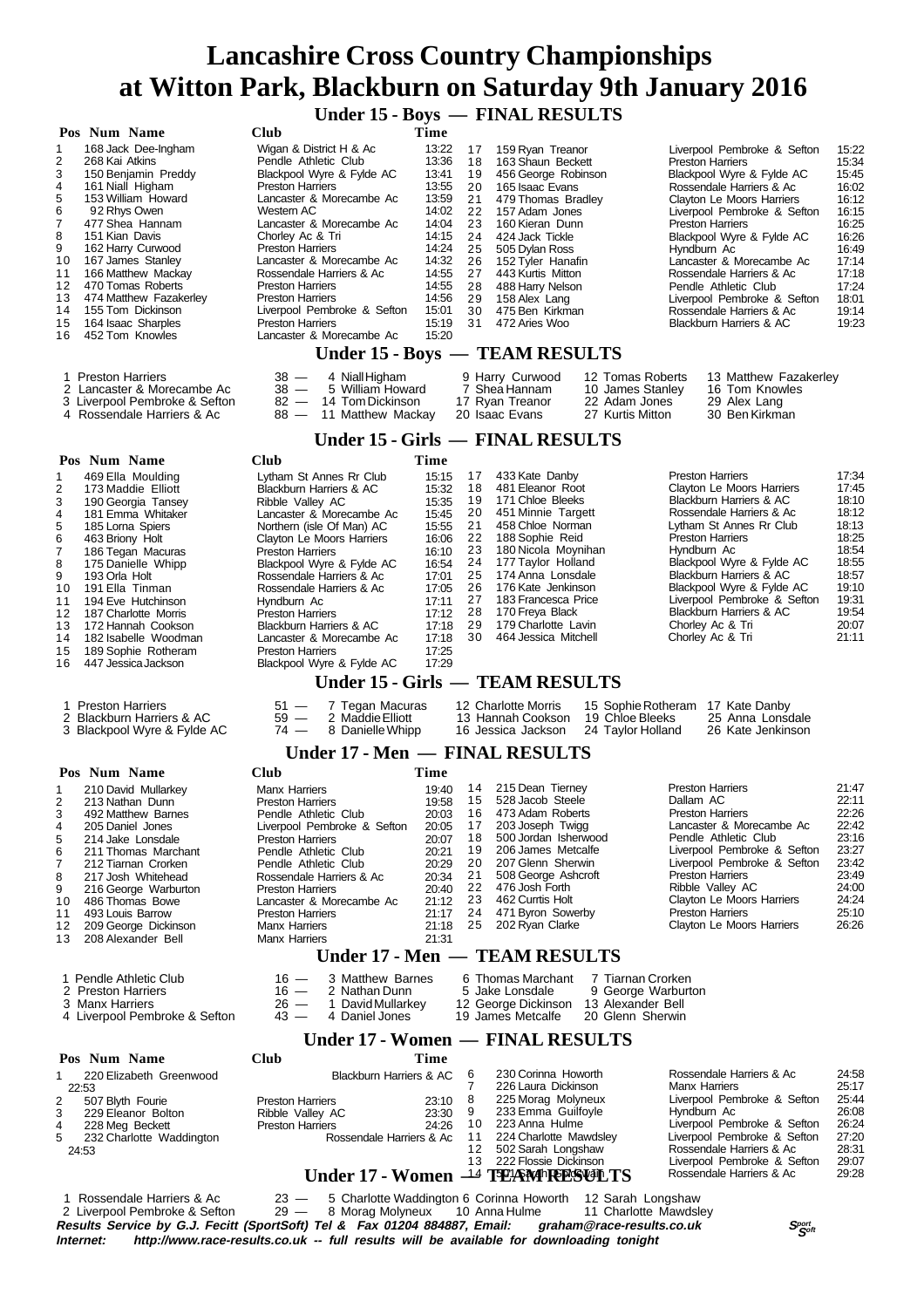**Ladies — FINAL RESULTS**

|                                                                                                                               | Pos Num Name Cat/Pos                                                                                                                                                                                                                                                                                                                                                                                                                                   |                                          |         | Club                                                                                                                                                                                                                                                                                                                                                                                                                                                                                                                                                                                                                                    | Time                                                                                                                                                                                               |                                                                                                                            |                                                                                                                                                                                                                                                                                                                                                                                                                                       |                                                                                                                                                                          |                                                                                                                                                                                                                                                                                                                                                                                                                                                                                                                                                                                                                                                                                            |                                                                                                                                                                                           |
|-------------------------------------------------------------------------------------------------------------------------------|--------------------------------------------------------------------------------------------------------------------------------------------------------------------------------------------------------------------------------------------------------------------------------------------------------------------------------------------------------------------------------------------------------------------------------------------------------|------------------------------------------|---------|-----------------------------------------------------------------------------------------------------------------------------------------------------------------------------------------------------------------------------------------------------------------------------------------------------------------------------------------------------------------------------------------------------------------------------------------------------------------------------------------------------------------------------------------------------------------------------------------------------------------------------------------|----------------------------------------------------------------------------------------------------------------------------------------------------------------------------------------------------|----------------------------------------------------------------------------------------------------------------------------|---------------------------------------------------------------------------------------------------------------------------------------------------------------------------------------------------------------------------------------------------------------------------------------------------------------------------------------------------------------------------------------------------------------------------------------|--------------------------------------------------------------------------------------------------------------------------------------------------------------------------|--------------------------------------------------------------------------------------------------------------------------------------------------------------------------------------------------------------------------------------------------------------------------------------------------------------------------------------------------------------------------------------------------------------------------------------------------------------------------------------------------------------------------------------------------------------------------------------------------------------------------------------------------------------------------------------------|-------------------------------------------------------------------------------------------------------------------------------------------------------------------------------------------|
| 1                                                                                                                             | 242 Katie Astin                                                                                                                                                                                                                                                                                                                                                                                                                                        |                                          |         | <b>Manx Harriers</b>                                                                                                                                                                                                                                                                                                                                                                                                                                                                                                                                                                                                                    | 26:26                                                                                                                                                                                              | 39                                                                                                                         | 496 Amie McAvoy                                                                                                                                                                                                                                                                                                                                                                                                                       |                                                                                                                                                                          | Garstang                                                                                                                                                                                                                                                                                                                                                                                                                                                                                                                                                                                                                                                                                   | 33:55                                                                                                                                                                                     |
| 2<br>3                                                                                                                        | 198 Karen Shimmin                                                                                                                                                                                                                                                                                                                                                                                                                                      |                                          |         | <b>Manx Harriers</b><br>L35 1 Salford Harriers                                                                                                                                                                                                                                                                                                                                                                                                                                                                                                                                                                                          | 26:43<br>26:53                                                                                                                                                                                     | 40<br>41                                                                                                                   | 543 Loy Kalaisalm<br>423 Michelle Tickle                                                                                                                                                                                                                                                                                                                                                                                              |                                                                                                                                                                          | L45 3 Preston Harriers<br>L40 7 Blackpool Wyre & Fylde AC                                                                                                                                                                                                                                                                                                                                                                                                                                                                                                                                                                                                                                  | 33:59<br>34:15                                                                                                                                                                            |
| 4                                                                                                                             | 309 Tessa Robinson<br>527 Emily Japp                                                                                                                                                                                                                                                                                                                                                                                                                   |                                          |         | Blackpool Wyre & Fylde AC                                                                                                                                                                                                                                                                                                                                                                                                                                                                                                                                                                                                               | 27:13                                                                                                                                                                                              | 42                                                                                                                         | 283 Angela Shian                                                                                                                                                                                                                                                                                                                                                                                                                      |                                                                                                                                                                          | L35 8 Clayton Le Moors Harriers                                                                                                                                                                                                                                                                                                                                                                                                                                                                                                                                                                                                                                                            | 34:17                                                                                                                                                                                     |
| 5                                                                                                                             | 305 Nichola Jackson                                                                                                                                                                                                                                                                                                                                                                                                                                    |                                          |         | <b>Preston Harriers</b>                                                                                                                                                                                                                                                                                                                                                                                                                                                                                                                                                                                                                 | 27:17                                                                                                                                                                                              | 43                                                                                                                         | 534 Karen Dunford                                                                                                                                                                                                                                                                                                                                                                                                                     |                                                                                                                                                                          | L45 4 Blackpool Wyre & Fylde AC                                                                                                                                                                                                                                                                                                                                                                                                                                                                                                                                                                                                                                                            | 34:19                                                                                                                                                                                     |
| 6                                                                                                                             | 290 Hannah Bateson                                                                                                                                                                                                                                                                                                                                                                                                                                     |                                          |         | Lancaster & Morecambe Ac<br>498 Louisa PowellSmith L35 2 Clayton Le Moors Harriers                                                                                                                                                                                                                                                                                                                                                                                                                                                                                                                                                      | 27:27                                                                                                                                                                                              | 44<br>45                                                                                                                   | 296 Barbara Holmes<br>513 Elizabeth Mullan                                                                                                                                                                                                                                                                                                                                                                                            |                                                                                                                                                                          | L55 1 Lytham St Annes Rr Club<br>Clayton Le Moors Harriers                                                                                                                                                                                                                                                                                                                                                                                                                                                                                                                                                                                                                                 | 34:32<br>34:36                                                                                                                                                                            |
| 7<br>8                                                                                                                        | 485 Helen Leigh                                                                                                                                                                                                                                                                                                                                                                                                                                        |                                          |         | Blackburn Harriers & AC                                                                                                                                                                                                                                                                                                                                                                                                                                                                                                                                                                                                                 | 27:32<br>27:35                                                                                                                                                                                     | 46                                                                                                                         | 306 Charlotte Rawcliffe                                                                                                                                                                                                                                                                                                                                                                                                               |                                                                                                                                                                          | L35 9 Preston Harriers                                                                                                                                                                                                                                                                                                                                                                                                                                                                                                                                                                                                                                                                     | 34:47                                                                                                                                                                                     |
| 9                                                                                                                             | 480 Caroline Betmead                                                                                                                                                                                                                                                                                                                                                                                                                                   |                                          |         | L40 1 Blackpool Wyre & Fylde AC                                                                                                                                                                                                                                                                                                                                                                                                                                                                                                                                                                                                         | 27:44                                                                                                                                                                                              | 47                                                                                                                         | 270 Emma Bailey                                                                                                                                                                                                                                                                                                                                                                                                                       |                                                                                                                                                                          | L40 8 Barlick Fell Runners                                                                                                                                                                                                                                                                                                                                                                                                                                                                                                                                                                                                                                                                 | 35:05                                                                                                                                                                                     |
| 10                                                                                                                            | 302 Gail Griffiths                                                                                                                                                                                                                                                                                                                                                                                                                                     |                                          |         | L50 1 Manx Harriers                                                                                                                                                                                                                                                                                                                                                                                                                                                                                                                                                                                                                     | 27:54                                                                                                                                                                                              | 48<br>49                                                                                                                   | 535 Laura Lawler<br>514 Imogen Trafford                                                                                                                                                                                                                                                                                                                                                                                               |                                                                                                                                                                          | L45 5 Blackpool Wyre & Fylde AC<br>Blackpool Wyre & Fylde AC                                                                                                                                                                                                                                                                                                                                                                                                                                                                                                                                                                                                                               | 35:25<br>35:37                                                                                                                                                                            |
| 11<br>12                                                                                                                      | 491 Joanne Nelson<br>520 Alisha Johnson                                                                                                                                                                                                                                                                                                                                                                                                                |                                          |         | L40 2 Darwen Dashers Rc<br>Blackpool Wyre & Fylde AC                                                                                                                                                                                                                                                                                                                                                                                                                                                                                                                                                                                    | 27:58<br>28:46                                                                                                                                                                                     | 50                                                                                                                         | 547 Katharine Gregson                                                                                                                                                                                                                                                                                                                                                                                                                 |                                                                                                                                                                          | L40 9 Accrington Road Runners                                                                                                                                                                                                                                                                                                                                                                                                                                                                                                                                                                                                                                                              | 35:51                                                                                                                                                                                     |
| 13                                                                                                                            | 517 Laura Hesketh                                                                                                                                                                                                                                                                                                                                                                                                                                      |                                          |         | Clayton Le Moors Harriers                                                                                                                                                                                                                                                                                                                                                                                                                                                                                                                                                                                                               | 29:09                                                                                                                                                                                              | 51                                                                                                                         | 310 Jenny McAndrew                                                                                                                                                                                                                                                                                                                                                                                                                    |                                                                                                                                                                          | L4010 Trawden AC                                                                                                                                                                                                                                                                                                                                                                                                                                                                                                                                                                                                                                                                           | 35:54                                                                                                                                                                                     |
| 14                                                                                                                            | 533 Emma Taylor                                                                                                                                                                                                                                                                                                                                                                                                                                        |                                          |         | Accrington Road Runners<br>L40 3 Manx Harriers                                                                                                                                                                                                                                                                                                                                                                                                                                                                                                                                                                                          | 29:21                                                                                                                                                                                              | 52<br>53                                                                                                                   | 538 Bianca Bennett<br>557 Tracy Ireland                                                                                                                                                                                                                                                                                                                                                                                               |                                                                                                                                                                          | Clayton Le Moors Harriers<br>L45 6 Rossendale Harriers & Ac                                                                                                                                                                                                                                                                                                                                                                                                                                                                                                                                                                                                                                | 35:57<br>35:57                                                                                                                                                                            |
| 15<br>16                                                                                                                      | 303 Caroline Mayers<br>506 Mary Hodgson                                                                                                                                                                                                                                                                                                                                                                                                                |                                          |         | Lancaster & Morecambe Ac                                                                                                                                                                                                                                                                                                                                                                                                                                                                                                                                                                                                                | 29:22<br>29:26                                                                                                                                                                                     | 54                                                                                                                         | 311 Kath Hoyer                                                                                                                                                                                                                                                                                                                                                                                                                        |                                                                                                                                                                          | L55 2 Wesham Road Runners & Ac                                                                                                                                                                                                                                                                                                                                                                                                                                                                                                                                                                                                                                                             | 35:59                                                                                                                                                                                     |
| 17                                                                                                                            | 295 Joanna Goorney                                                                                                                                                                                                                                                                                                                                                                                                                                     |                                          |         | L45 1 Lytham St Annes Rr Club                                                                                                                                                                                                                                                                                                                                                                                                                                                                                                                                                                                                           | 29:27                                                                                                                                                                                              | 55                                                                                                                         | 531 Alice Steele                                                                                                                                                                                                                                                                                                                                                                                                                      |                                                                                                                                                                          | Dallam AC                                                                                                                                                                                                                                                                                                                                                                                                                                                                                                                                                                                                                                                                                  | 36:05                                                                                                                                                                                     |
| 18                                                                                                                            | 519 Deborah Gowans                                                                                                                                                                                                                                                                                                                                                                                                                                     |                                          |         | L50 2 Accrington Road Runners                                                                                                                                                                                                                                                                                                                                                                                                                                                                                                                                                                                                           | 29:30                                                                                                                                                                                              | 56<br>57                                                                                                                   | 530 Francesca Bury<br>312 Shona Taylor                                                                                                                                                                                                                                                                                                                                                                                                |                                                                                                                                                                          | Darwen Dashers Rc<br>L50 4 Wigan & District H & Ac                                                                                                                                                                                                                                                                                                                                                                                                                                                                                                                                                                                                                                         | 36:16<br>36:26                                                                                                                                                                            |
| 19<br>20                                                                                                                      | 273 Jennifer Hird<br>504 Amelia Beaman                                                                                                                                                                                                                                                                                                                                                                                                                 |                                          |         | <b>Barlick Fell Runners</b><br>Blackpool Wyre & Fylde AC                                                                                                                                                                                                                                                                                                                                                                                                                                                                                                                                                                                | 30:28<br>30:40                                                                                                                                                                                     | 58                                                                                                                         | 511 Bethany Quinn                                                                                                                                                                                                                                                                                                                                                                                                                     |                                                                                                                                                                          | Clayton Le Moors Harriers                                                                                                                                                                                                                                                                                                                                                                                                                                                                                                                                                                                                                                                                  | 37:27                                                                                                                                                                                     |
| 21                                                                                                                            | 287 Helena Leathley                                                                                                                                                                                                                                                                                                                                                                                                                                    |                                          |         | Clayton Le Moors Harriers                                                                                                                                                                                                                                                                                                                                                                                                                                                                                                                                                                                                               | 30:50                                                                                                                                                                                              | 59                                                                                                                         | 281 Rachel Todd                                                                                                                                                                                                                                                                                                                                                                                                                       |                                                                                                                                                                          | L4011 Clayton Le Moors Harriers                                                                                                                                                                                                                                                                                                                                                                                                                                                                                                                                                                                                                                                            | 37:30                                                                                                                                                                                     |
| 22                                                                                                                            | 244 Ellen Sagar-Hesketh                                                                                                                                                                                                                                                                                                                                                                                                                                |                                          |         | Hyndburn Ac                                                                                                                                                                                                                                                                                                                                                                                                                                                                                                                                                                                                                             | 31:15                                                                                                                                                                                              | 60<br>61                                                                                                                   | 539 Carole Morris<br>558 Fiona Geldard                                                                                                                                                                                                                                                                                                                                                                                                |                                                                                                                                                                          | L50 5 Accrington Road Runners<br>L50 6 Lytham St Annes Rr Club                                                                                                                                                                                                                                                                                                                                                                                                                                                                                                                                                                                                                             | 37:59<br>38:09                                                                                                                                                                            |
| 23<br>24                                                                                                                      | 467 Eve Smith<br>275 Lorraine Slater                                                                                                                                                                                                                                                                                                                                                                                                                   |                                          |         | L35 3 Blackburn Harriers & AC<br>L45 2 Barlick Fell Runners                                                                                                                                                                                                                                                                                                                                                                                                                                                                                                                                                                             | 31:38<br>31:39                                                                                                                                                                                     | 62                                                                                                                         | 523 Katy Thompson                                                                                                                                                                                                                                                                                                                                                                                                                     |                                                                                                                                                                          | L60 1 Clayton Le Moors Harriers                                                                                                                                                                                                                                                                                                                                                                                                                                                                                                                                                                                                                                                            | 38:50                                                                                                                                                                                     |
| 25                                                                                                                            | 289 Suzanne Budgett                                                                                                                                                                                                                                                                                                                                                                                                                                    |                                          |         | L50 3 Horwich R M I Harriers                                                                                                                                                                                                                                                                                                                                                                                                                                                                                                                                                                                                            | 31:45                                                                                                                                                                                              | 63                                                                                                                         | 293 Dawn Bloor                                                                                                                                                                                                                                                                                                                                                                                                                        |                                                                                                                                                                          | L50 7 Lytham St Annes Rr Club                                                                                                                                                                                                                                                                                                                                                                                                                                                                                                                                                                                                                                                              | 38:57                                                                                                                                                                                     |
| 26                                                                                                                            | 277 Carly Edwards                                                                                                                                                                                                                                                                                                                                                                                                                                      |                                          |         | Blackburn Harriers & AC                                                                                                                                                                                                                                                                                                                                                                                                                                                                                                                                                                                                                 | 32:00                                                                                                                                                                                              | 64<br>65                                                                                                                   | 288 Claire Hardy                                                                                                                                                                                                                                                                                                                                                                                                                      |                                                                                                                                                                          | Darwen Dashers Rc                                                                                                                                                                                                                                                                                                                                                                                                                                                                                                                                                                                                                                                                          | 39:34                                                                                                                                                                                     |
| 27<br>28                                                                                                                      | 240 Corinne Molyneux<br>532 Helen Ockenden                                                                                                                                                                                                                                                                                                                                                                                                             |                                          |         | Liverpool Pembroke & Sefton<br>Lancaster & Morecambe Ac                                                                                                                                                                                                                                                                                                                                                                                                                                                                                                                                                                                 | 32:00<br>32:04                                                                                                                                                                                     | 66                                                                                                                         | 294 Alexandra Everest<br>278 Lorna Sharp                                                                                                                                                                                                                                                                                                                                                                                              |                                                                                                                                                                          | Lytham St Annes Rr Club<br>L4012 Blackburn Harriers & AC                                                                                                                                                                                                                                                                                                                                                                                                                                                                                                                                                                                                                                   | 39:36<br>39:57                                                                                                                                                                            |
| 29                                                                                                                            | 241 Maxine Thompson                                                                                                                                                                                                                                                                                                                                                                                                                                    |                                          |         | Liverpool Pembroke & Sefton                                                                                                                                                                                                                                                                                                                                                                                                                                                                                                                                                                                                             | 32:14                                                                                                                                                                                              | 67                                                                                                                         | 512 Miriam Rosen                                                                                                                                                                                                                                                                                                                                                                                                                      |                                                                                                                                                                          | L65 1 Lancaster & Morecambe Ac                                                                                                                                                                                                                                                                                                                                                                                                                                                                                                                                                                                                                                                             | 42:03                                                                                                                                                                                     |
| 30                                                                                                                            | 518 Julia Hartley                                                                                                                                                                                                                                                                                                                                                                                                                                      |                                          |         | L40 4 Accrington Road Runners                                                                                                                                                                                                                                                                                                                                                                                                                                                                                                                                                                                                           | 32:17                                                                                                                                                                                              | 68                                                                                                                         | 276 Lindsay Davies                                                                                                                                                                                                                                                                                                                                                                                                                    |                                                                                                                                                                          | L4013 Blackburn Harriers & AC                                                                                                                                                                                                                                                                                                                                                                                                                                                                                                                                                                                                                                                              | 42:15                                                                                                                                                                                     |
| 31<br>32                                                                                                                      | 272 Leanne Dinsdale<br>516 Lisa Parker                                                                                                                                                                                                                                                                                                                                                                                                                 |                                          |         | L35 4 Barlick Fell Runners<br>L35 5 Accrington Road Runners                                                                                                                                                                                                                                                                                                                                                                                                                                                                                                                                                                             | 32:21<br>32:24                                                                                                                                                                                     | 69<br>70                                                                                                                   | 285 Sarah Helliwell<br>284 Karin Goss                                                                                                                                                                                                                                                                                                                                                                                                 |                                                                                                                                                                          | Clayton Le Moors Harriers<br>L65 2 Clayton Le Moors Harriers                                                                                                                                                                                                                                                                                                                                                                                                                                                                                                                                                                                                                               | 42:15<br>42:34                                                                                                                                                                            |
| 33                                                                                                                            | 525 Felicity Wolohan                                                                                                                                                                                                                                                                                                                                                                                                                                   |                                          |         | Lytham St Annes Rr Club                                                                                                                                                                                                                                                                                                                                                                                                                                                                                                                                                                                                                 | 32:37                                                                                                                                                                                              | 71                                                                                                                         | 238 Faye Holden                                                                                                                                                                                                                                                                                                                                                                                                                       |                                                                                                                                                                          | L3510 Pendle Athletic Club                                                                                                                                                                                                                                                                                                                                                                                                                                                                                                                                                                                                                                                                 | 43:18                                                                                                                                                                                     |
| 34                                                                                                                            | 307 Lynne Berbatiotis                                                                                                                                                                                                                                                                                                                                                                                                                                  |                                          |         | L35 6 Rossendale Harriers & Ac                                                                                                                                                                                                                                                                                                                                                                                                                                                                                                                                                                                                          | 32:48                                                                                                                                                                                              | 72                                                                                                                         | 497 Mary Hewitt                                                                                                                                                                                                                                                                                                                                                                                                                       |                                                                                                                                                                          | L60 2 Garstang                                                                                                                                                                                                                                                                                                                                                                                                                                                                                                                                                                                                                                                                             | 44:48                                                                                                                                                                                     |
| 35<br>36                                                                                                                      | 297 Melanie Koth<br>243 Katie Buckingham                                                                                                                                                                                                                                                                                                                                                                                                               |                                          |         | L40 5 Lytham St Annes Rr Club<br>Blackburn Harriers & AC                                                                                                                                                                                                                                                                                                                                                                                                                                                                                                                                                                                | 33:06<br>33:07                                                                                                                                                                                     | 73<br>74                                                                                                                   | 280 Susan Allan<br>292 Julie Lang                                                                                                                                                                                                                                                                                                                                                                                                     |                                                                                                                                                                          | L55 3 Clayton Le Moors Harriers<br>L4014 Liverpool Pembroke & Sefton                                                                                                                                                                                                                                                                                                                                                                                                                                                                                                                                                                                                                       | 45:25<br>46:02                                                                                                                                                                            |
| 37                                                                                                                            | 490 Janine Fallon                                                                                                                                                                                                                                                                                                                                                                                                                                      |                                          |         | L40 6 Darwen Dashers Rc                                                                                                                                                                                                                                                                                                                                                                                                                                                                                                                                                                                                                 | 33:13                                                                                                                                                                                              | 75                                                                                                                         | 286 Christine Leathley                                                                                                                                                                                                                                                                                                                                                                                                                |                                                                                                                                                                          | L65 3 Clayton Le Moors Harriers                                                                                                                                                                                                                                                                                                                                                                                                                                                                                                                                                                                                                                                            | 52:15                                                                                                                                                                                     |
| 38                                                                                                                            | 271 Paula Cullen                                                                                                                                                                                                                                                                                                                                                                                                                                       |                                          |         | L35 7 Barlick Fell Runners                                                                                                                                                                                                                                                                                                                                                                                                                                                                                                                                                                                                              | 33:27                                                                                                                                                                                              | 76                                                                                                                         | 301 Dawn Lock                                                                                                                                                                                                                                                                                                                                                                                                                         |                                                                                                                                                                          | L70 1 Lytham St Annes Rr Club                                                                                                                                                                                                                                                                                                                                                                                                                                                                                                                                                                                                                                                              | 57:05                                                                                                                                                                                     |
|                                                                                                                               |                                                                                                                                                                                                                                                                                                                                                                                                                                                        |                                          |         |                                                                                                                                                                                                                                                                                                                                                                                                                                                                                                                                                                                                                                         |                                                                                                                                                                                                    |                                                                                                                            | <b>Ladies - TEAM RESULTS</b>                                                                                                                                                                                                                                                                                                                                                                                                          |                                                                                                                                                                          |                                                                                                                                                                                                                                                                                                                                                                                                                                                                                                                                                                                                                                                                                            |                                                                                                                                                                                           |
|                                                                                                                               | 2 Blackpool Wyre & Fylde AC<br>3 Clayton Le Moors Harriers<br>4 Lancaster & Morecambe Ac<br>5 Blackburn Harriers & AC<br>6 Accrington Road Runners<br>7 Barlick Fell Runners<br>8 Lytham St Annes Rr Club<br>9 Preston Harriers<br>10 Darwen Dashers Rc                                                                                                                                                                                                |                                          |         | $25 -$<br>4 Emily Japp<br>$41 -$<br>7 Louisa PowellSmith 13 Laura Hesketh<br>$50 -$<br>6 Hannah Bateson<br>$57 -$<br>8 Helen Leigh<br>$62 -$<br>14 Emma Taylor<br>$74 -$<br>19 Jennifer Hird<br>$85 -$<br>17 Joanna Goorney<br>$91 -$<br>5 Nichola Jackson<br>$104 -$<br>11 Joanne Nelson                                                                                                                                                                                                                                                                                                                                               |                                                                                                                                                                                                    | 9                                                                                                                          | Caroline Betmead<br>16 Mary Hodgson<br>23 Eve Smith<br>18 Deborah Gowans 30 Julia Hartley<br>24 Lorraine Slater<br>33 Felicity Wolohan<br>40 Loy Kalaisalm<br>37 Janine Fallon                                                                                                                                                                                                                                                        | 12 Alisha Johnson<br>21 Helena Leathley<br>28 Helen Ockenden<br>26 Carly Edwards<br>31 Leanne Dinsdale<br>35 Melanie Koth<br>46 Charlotte Rawcliffe<br>56 Francesca Bury |                                                                                                                                                                                                                                                                                                                                                                                                                                                                                                                                                                                                                                                                                            |                                                                                                                                                                                           |
|                                                                                                                               | 11 Liverpool Pembroke & Sefton                                                                                                                                                                                                                                                                                                                                                                                                                         |                                          |         | $130 -$<br>27 Corinne Molyneux                                                                                                                                                                                                                                                                                                                                                                                                                                                                                                                                                                                                          |                                                                                                                                                                                                    |                                                                                                                            | 29 Maxine Thompson 74 Julie Lang<br>Ladies (Vets) — FINAL RESULTS                                                                                                                                                                                                                                                                                                                                                                     |                                                                                                                                                                          |                                                                                                                                                                                                                                                                                                                                                                                                                                                                                                                                                                                                                                                                                            |                                                                                                                                                                                           |
|                                                                                                                               |                                                                                                                                                                                                                                                                                                                                                                                                                                                        |                                          |         |                                                                                                                                                                                                                                                                                                                                                                                                                                                                                                                                                                                                                                         |                                                                                                                                                                                                    |                                                                                                                            |                                                                                                                                                                                                                                                                                                                                                                                                                                       |                                                                                                                                                                          |                                                                                                                                                                                                                                                                                                                                                                                                                                                                                                                                                                                                                                                                                            |                                                                                                                                                                                           |
|                                                                                                                               | Pos Num Name Cat/Pos                                                                                                                                                                                                                                                                                                                                                                                                                                   |                                          |         | Club                                                                                                                                                                                                                                                                                                                                                                                                                                                                                                                                                                                                                                    | Time                                                                                                                                                                                               | 24                                                                                                                         | 306 Charlotte Rawcliffe                                                                                                                                                                                                                                                                                                                                                                                                               | L35                                                                                                                                                                      | 9 Preston Harriers                                                                                                                                                                                                                                                                                                                                                                                                                                                                                                                                                                                                                                                                         | 34:47                                                                                                                                                                                     |
| 1<br>2<br>3<br>4<br>5<br>6<br>7<br>8<br>9<br>10<br>11<br>12<br>13<br>14<br>15<br>16<br>17<br>18<br>19<br>20<br>21<br>22<br>23 | 309 Tessa Robinson<br>498 Louisa PowellSmith L35<br>480 Caroline Betmead<br>302 Gail Griffiths<br>491 Joanne Nelson<br>303 Caroline Mayers<br>295 Joanna Goorney<br>519 Deborah Gowans<br>467 Eve Smith<br>275 Lorraine Slater<br>289 Suzanne Budgett<br>518 Julia Hartley<br>272 Leanne Dinsdale<br>516 Lisa Parker<br>307 Lynne Berbatiotis<br>297 Melanie Koth<br>490 Janine Fallon<br>271 Paula Cullen<br>543 Loy Kalaisalm<br>423 Michelle Tickle | L35 1<br>L40<br>L40<br>L35<br>L40<br>L35 | 2<br>-1 | <b>Salford Harriers</b><br>Clayton Le Moors Harriers<br>Blackpool Wyre & Fylde AC<br>L50 1 Manx Harriers<br>L40 2 Darwen Dashers Rc<br>L40 3 Manx Harriers<br>L45 1 Lytham St Annes Rr Club<br>L50 2 Accrington Road Runners<br>L35 3 Blackburn Harriers & AC<br>L45 2 Barlick Fell Runners<br>L50 3 Horwich R M I Harriers<br>4 Accrington Road Runners<br>4 Barlick Fell Runners<br>L35 5 Accrington Road Runners<br>L35 6 Rossendale Harriers & Ac<br>L40 5 Lytham St Annes Rr Club<br>L40 6 Darwen Dashers Rc<br>L35 7 Barlick Fell Runners<br>L45 3 Preston Harriers<br>7 Blackpool Wyre & Fylde AC<br>8 Clayton Le Moors Harriers | 26:53<br>27:32<br>27:44<br>27:54<br>27:58<br>29:22<br>29:27<br>29:30<br>31:38<br>31:39<br>31:45<br>32:17<br>32:21<br>32:24<br>32:48<br>33:06<br>33:13<br>33:27<br>33:59<br>34:15<br>34:17<br>34:19 | 25<br>26<br>27<br>28<br>29<br>30<br>31<br>32<br>33<br>34<br>35<br>36<br>37<br>38<br>39<br>40<br>41<br>42<br>43<br>44<br>45 | 270 Emma Bailey<br>535 Laura Lawler<br>547 Katharine Gregson<br>310 Jenny McAndrew<br>557 Tracy Ireland<br>311 Kath Hoyer<br>312 Shona Taylor<br>281 Rachel Todd<br>539 Carole Morris<br>558 Fiona Geldard<br>523 Katy Thompson<br>293 Dawn Bloor<br>278 Lorna Sharp<br>512 Miriam Rosen<br>276 Lindsay Davies<br>284 Karin Goss<br>238 Faye Holden<br>497 Mary Hewitt<br>280 Susan Allan<br>292 Julie Lang<br>286 Christine Leathley | L40<br>L55                                                                                                                                                               | 8 Barlick Fell Runners<br>L45 5 Blackpool Wyre & Fylde AC<br>L40 9 Accrington Road Runners<br>L4010 Trawden AC<br>L45 6 Rossendale Harriers & Ac<br>2 Wesham Road Runners & Ac<br>L50 4 Wigan & District H & Ac<br>L4011 Clayton Le Moors Harriers<br>L50 5 Accrington Road Runners<br>L50 6 Lytham St Annes Rr Club<br>L60 1 Clayton Le Moors Harriers<br>L50 7 Lytham St Annes Rr Club<br>L4012 Blackburn Harriers & AC<br>L65 1 Lancaster & Morecambe Ac<br>L4013 Blackburn Harriers & AC<br>L65 2 Clayton Le Moors Harriers<br>L3510 Pendle Athletic Club<br>L60 2 Garstang<br>L55 3 Clayton Le Moors Harriers<br>L4014 Liverpool Pembroke & Sefton<br>L65 3 Clayton Le Moors Harriers | 35:05<br>35:25<br>35:51<br>35:54<br>35:57<br>35:59<br>36:26<br>37:30<br>37:59<br>38:09<br>38:50<br>38:57<br>39:57<br>42:03<br>42:15<br>42:34<br>43:18<br>44:48<br>45:25<br>46:02<br>52:15 |
|                                                                                                                               | 283 Angela Shian<br>534 Karen Dunford<br>296 Barbara Holmes                                                                                                                                                                                                                                                                                                                                                                                            | L45                                      |         | 4 Blackpool Wyre & Fylde AC<br>L55 1 Lytham St Annes Rr Club<br>Ladies (Vets) –                                                                                                                                                                                                                                                                                                                                                                                                                                                                                                                                                         | 34:32                                                                                                                                                                                              | 46                                                                                                                         | 301 Dawn Lock<br><b>TEAM RESULTS</b>                                                                                                                                                                                                                                                                                                                                                                                                  |                                                                                                                                                                          | L70 1 Lytham St Annes Rr Club                                                                                                                                                                                                                                                                                                                                                                                                                                                                                                                                                                                                                                                              | 57:05                                                                                                                                                                                     |
| 1                                                                                                                             | <b>Accrington Road Runners</b>                                                                                                                                                                                                                                                                                                                                                                                                                         |                                          |         | 8 Deborah Gowans<br>34 —                                                                                                                                                                                                                                                                                                                                                                                                                                                                                                                                                                                                                |                                                                                                                                                                                                    |                                                                                                                            | 12 Julia Hartley                                                                                                                                                                                                                                                                                                                                                                                                                      | 14 Lisa Parker                                                                                                                                                           |                                                                                                                                                                                                                                                                                                                                                                                                                                                                                                                                                                                                                                                                                            |                                                                                                                                                                                           |
|                                                                                                                               | 2 Barlick Fell Runners<br>3 Blackpool Wyre & Fylde AC                                                                                                                                                                                                                                                                                                                                                                                                  |                                          |         | 41 —<br>10 Lorraine Slater<br>45 —<br>3 Caroline Betmead                                                                                                                                                                                                                                                                                                                                                                                                                                                                                                                                                                                |                                                                                                                                                                                                    |                                                                                                                            | 13 Leanne Dinsdale<br>20 Michelle Tickle                                                                                                                                                                                                                                                                                                                                                                                              | 18 Paula Cullen<br>22 Karen Dunford                                                                                                                                      |                                                                                                                                                                                                                                                                                                                                                                                                                                                                                                                                                                                                                                                                                            |                                                                                                                                                                                           |
|                                                                                                                               | 4 Lytham St Annes Rr Club<br>5 Clayton Le Moors Harriers                                                                                                                                                                                                                                                                                                                                                                                               |                                          |         | 46 —<br>7 Joanna Goorney<br>55 —<br>2 Louisa PowellSmith 21 Angela Shian                                                                                                                                                                                                                                                                                                                                                                                                                                                                                                                                                                |                                                                                                                                                                                                    |                                                                                                                            | 16 Melanie Koth<br>37 Loma Sharp                                                                                                                                                                                                                                                                                                                                                                                                      | 23 Barbara Holmes<br>32 Rachel Todd                                                                                                                                      |                                                                                                                                                                                                                                                                                                                                                                                                                                                                                                                                                                                                                                                                                            |                                                                                                                                                                                           |

**Results Service by G.J. Fecitt (SportSoft) Tel & Fax 01204 884887, Email: graham@race-results.co.uk S**<sup>port</sup> S<sup>port</sup> **Internet: http://www.race-results.co.uk -- full results will be available for downloading tonight**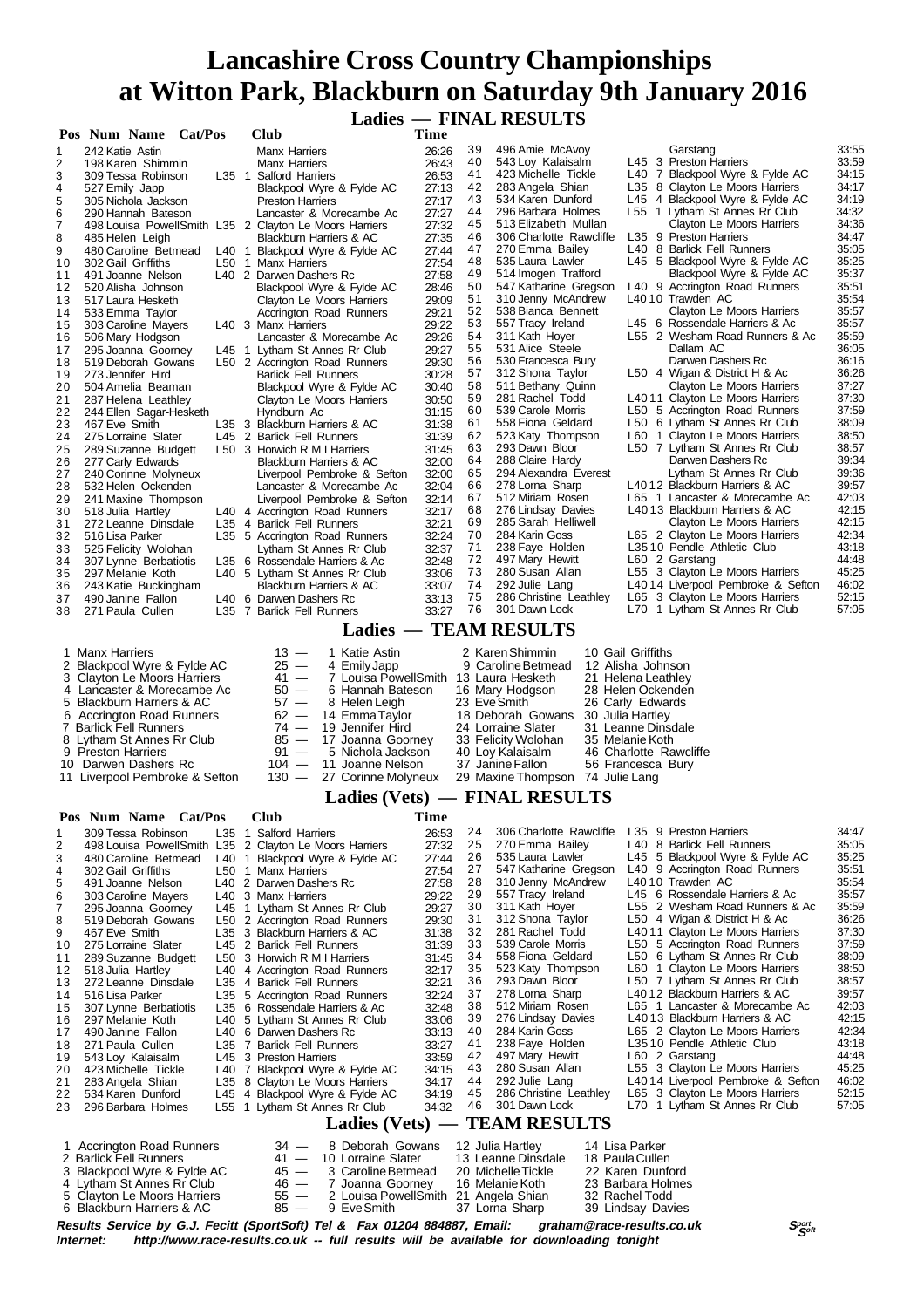### **Ladies - U20 — FINAL RESULTS**

|   | Pos Num Name Cat/Pos    | Club                        | Time  |    |                      |                             |       |
|---|-------------------------|-----------------------------|-------|----|----------------------|-----------------------------|-------|
|   | 242 Katie Astin         | Manx Harriers               | 26:26 |    | 532 Helen Ockenden   | Lancaster & Morecambe Ac    | 32:04 |
| 2 | 520 Alisha Johnson      | Blackpool Wyre & Fylde AC   | 28:46 |    | 241 Maxine Thompson  | Liverpool Pembroke & Sefton | 32:14 |
| 3 | 506 Mary Hodgson        | Lancaster & Morecambe Ac    | 29:26 |    | 243 Katie Buckingham | Blackburn Harriers & AC     | 33:07 |
| 4 | 504 Amelia Beaman       | Blackpool Wyre & Fylde AC   | 30:40 | 10 | 514 Imogen Trafford  | Blackpool Wyre & Fylde AC   | 35:37 |
| 5 | 244 Ellen Sagar-Hesketh | Hvndburn Ac                 | 31:15 |    | 531 Alice Steele     | Dallam AC                   | 36:05 |
| 6 | 240 Corinne Molyneux    | Liverpool Pembroke & Sefton | 32:00 | 12 | 511 Bethany Quinn    | Clayton Le Moors Harriers   | 37:27 |

### **Ladies - U20 — TEAM RESULTS**

1 Blackpool Wyre & Fylde AC 16 — 2 Alisha Johnson 4 Amelia Beaman 10 Imogen Trafford

### **Senior Men - U20 — FINAL RESULTS**

|   | Pos Num Name Cat/Pos  | Club                             | Time  |    |                       |                             |       |
|---|-----------------------|----------------------------------|-------|----|-----------------------|-----------------------------|-------|
|   | 542 Patrick Dever     | <b>Preston Harriers</b>          | 35:29 | 10 | 251 Joseph Howe       | Blackburn Harriers & AC     | 40:52 |
| 2 | 253 Jordan McDonald   | <b>Clayton Le Moors Harriers</b> | 37:58 |    | 495 Joshua Ingham     | Pendle Athletic Club        | 41:22 |
| 3 | 546 Nathan Townsend   | Trafford Athletic Club           | 38:11 | 12 | 259 Stephen Garrett   | <b>Manx Harriers</b>        | 41:29 |
| 4 | 252 Joseph Monk       | Blackburn Harriers & AC          | 38:25 | 13 | 489 Callum Ross       | Pendle Athletic Club        | 41:33 |
| 5 | 250 Jack Hindle       | Blackburn Harriers & AC          | 38:36 | 14 | 536 Joe Donoghue      | <b>Preston Harriers</b>     | 42:37 |
| 6 | 261 Daniel Bebbington | <b>Preston Harriers</b>          | 38:42 | 15 | 258 Joseph Ricciardi  | <b>Manx Harriers</b>        | 43:39 |
|   | 551 Callum Davidson   | Rossendale Harriers & Ac         | 39:08 | 16 | 255 William Moynihan  | Hyndburn Ac                 | 44:13 |
| 8 | 260 James Marchant    | Pendle Athletic Club             | 40:08 |    | 570 Marco Maggio      | Blackburn Harriers & AC     | 50:41 |
| 9 | 149 Chris Durney      | <b>Preston Harriers</b>          | 40:21 | 18 | 257 Joseph Chadderton | Liverpool Pembroke & Sefton | 54:02 |

#### **Senior Men - U20 — TEAM RESULTS**

| 1 Preston Harriers        | 16 — 1 Patrick Dever  | 6 Daniel Bebbington 9 Chris Durney |                |
|---------------------------|-----------------------|------------------------------------|----------------|
| 2 Blackburn Harriers & AC | $19 - 4$ Joseph Monk  | 5 Jack Hindle                      | 10 Joseph Howe |
| 3 Pendle Athletic Club    | 32 — 8 James Marchant | 11 Joshua Ingham                   | 13 Callum Ross |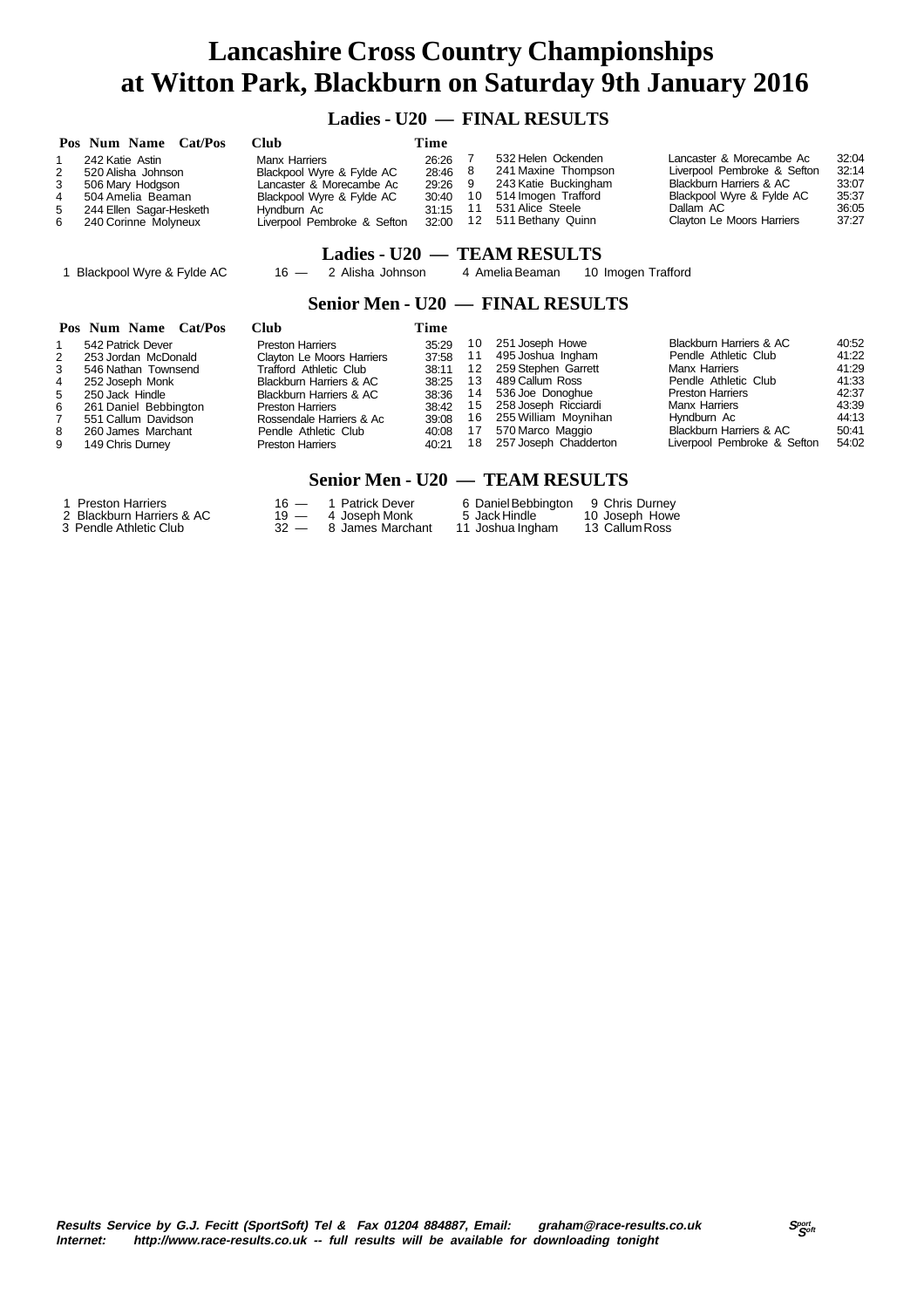**Senior Men — FINAL RESULTS**

|          | Pos Num Name Cat/Pos                    | Club                                                      | Time           |            |                                                                  |                                                             |                |
|----------|-----------------------------------------|-----------------------------------------------------------|----------------|------------|------------------------------------------------------------------|-------------------------------------------------------------|----------------|
| 1        | 370 Simon Deakin                        | Leeds City Athletic Club                                  | 34:24          | 76         | 258 Joseph Ricciardi                                             | U2015 Manx Harriers                                         | 43:39          |
| 2        | 398 Stuart Robinson                     | Salford Harriers                                          | 34:42          | 77         | 381 Andy Watson                                                  | V4510 Manx Harriers                                         | 43:43          |
| 3        | 395 Gary Priestley                      | Salford Harriers                                          | 35:17          | 78         | 357 Robert Walsh                                                 | V4010 Chorley Ac & Tri                                      | 43:51          |
| 4        | 554 Rob Hope                            | V40 1 Pudsey & Bramley Ac                                 | 35:23          | 79         | 195 Alan Durney                                                  | V4511 Preston Harriers                                      | 43:53          |
| 5        | 542 Patrick Dever                       | U20 1 Preston Harriers                                    | 35:29          | 80         | 566 Gary Pearse                                                  | V50 7 Blackburn Harriers & AC                               | 43:55          |
| 6        | 391 Tom Cornthwaite                     | Salford Harriers                                          | 35:49          | 81<br>82   | 396 Phillip Quibell<br>410 Chris Stanley                         | V60 1 Salford Harriers<br>V4011 Trawden AC                  | 44:00<br>44:01 |
| 7        | 376 Andrew Barron<br>377 Alan Corlett   | <b>Manx Harriers</b>                                      | 36:03          | 83         | 588 Bradley Thornton                                             | Darwen Dashers Rc                                           | 44:03          |
| 8<br>9   | 564 Ben Fish                            | <b>Manx Harriers</b><br>Blackburn Harriers & AC           | 36:09<br>36:09 | 84         | 590 Paul Brown                                                   | V4012 Trawden AC                                            | 44:07          |
| 10       | 560 Rob Danson                          | Wesham Road Runners & Ac                                  | 36:29          | 85         | 255 William Moynihan                                             | U2016 Hyndburn Ac                                           | 44:13          |
| 11       | 399 Josh Tighe                          | Salford Harriers                                          | 36:43          | 86         | 421 Dave Potter                                                  | Trawden AC                                                  | 44:19          |
| 12       | 569 William Onek                        | Lancaster & Morecambe Ac                                  | 36:49          | 87         | 589 Paul Calverley                                               | V4512 Accrington Road Runners                               | 44:25          |
| 13       | 389 Rob Webb                            | Rossendale Harriers & Ac                                  | 36:50          | 88         | 537 Ken Addison                                                  | V60 2 Red Rose Road Runners                                 | 44:31          |
| 14       | 521 Christopr Holdsworth                | <b>Clayton Le Moors Harriers</b>                          | 37:14          | 89         | 503 Paul Brindle                                                 | V4013 Darwen Dashers Rc                                     | 44:50          |
| 15       | 325 Thomas Corrigan                     | <b>Barlick Fell Runners</b>                               | 37:40          | 90         | 568 Chris Balderson                                              | V50 8 Blackburn Harriers & AC                               | 45:00          |
| 16       | 366 James Kevan                         | Horwich R M I Harriers                                    | 37:47          | 91         | 382 Andrew Fox                                                   | V55 2 Manx Harriers                                         | 45:11          |
| 17       | 350 Harry Poole                         | Blackpool Wyre & Fylde AC                                 | 37:53          | 92         | 550 Chris Malton                                                 | Accrington Road Runners                                     | 45:20          |
| 18       | 418 Martin Roscoe                       | V50 1 Leeds City Athletic Club                            | 37:56          | 93<br>94   | 585 Jon Cleaver<br>574 Paul Wilcock                              | Clayton Le Moors Harriers<br>V4014 Accrington Road Runners  | 45:29<br>45:38 |
| 19<br>20 | 253 Jordan McDonald                     | U20 2 Clayton Le Moors Harriers<br>V45 1 Salford Harriers | 37:58<br>37:59 | 95         | 404 Michael Dobson                                               | V4513 Trawden AC                                            | 45:59          |
| 21       | 392 Philip Leybourne<br>345 Tim Raynes  | Blackburn Harriers & AC                                   | 38:03          | 96         | 578 Chris Quine                                                  | V50 9 Manx Harriers                                         | 46:04          |
| 22       | 546 Nathan Townsend                     | U20 3 Trafford Athletic Club                              | 38:11          | 97         | 330 Charlie Murgatroyd                                           | <b>Barlick Fell Runners</b>                                 | 46:14          |
| 23       | 252 Joseph Monk                         | U20 4 Blackburn Harriers & AC                             | 38:25          | 98         | 583 Steve Myerscough                                             | V4015 Wesham Road Runners & Ac                              | 46:22          |
| 24       | 567 Raymond Edgar                       | Lancaster & Morecambe Ac                                  | 38:27          | 99         | 581 Alan Life                                                    | V5010 Clayton Le Moors Harriers                             | 46:31          |
| 25       | 250 Jack Hindle                         | U20 5 Blackburn Harriers & AC                             | 38:36          | 100        | 385 Andrew Grimshaw                                              | <b>Preston Harriers</b>                                     | 46:43          |
| 26       | 379 Michael Garrett                     | V45 2 Manx Harriers                                       | 38:41          | 101        | 483 Peter Sagar                                                  | V55 3 Hyndburn Ac                                           | 47:03          |
| 27       | 261 Daniel Bebbington                   | U20 6 Preston Harriers                                    | 38:42          |            | 102 587 David Taylor                                             | <b>Barlick Fell Runners</b>                                 | 47:07          |
| 28       | 369 Steve Worthington                   | Lancaster & Morecambe Ac                                  | 38:45          |            | 103 412 John Collier                                             | V60 3 Wesham Road Runners & Ac                              | 47:08          |
| 29       | 522 Karl Billington                     | Blackburn Harriers & AC                                   | 38:49          |            | 104 338 Derek Walkden                                            | V4514 Barlick Fell Runners                                  | 47:32          |
| 30       | 327 Marc Hartley                        | <b>Barlick Fell Runners</b>                               | 38:52          |            | 105 344 Allan Hartley<br>106 402 Neil Adair                      | V4016 Blackburn Harriers & AC<br>Spectrum Striders          | 47:41<br>48:00 |
| 31<br>32 | 356 Adam Sciacca<br>562 Matt Nuttall    | Chorley Ac & Tri<br>V45 3 Blackburn Harriers & AC         | 38:55<br>38:56 |            | 107 524 Dave Kershaw                                             | V55 4 Chorley Ac & Tri                                      | 48:19          |
| 33       | 561 Zachary Howe                        | Blackburn Harriers & AC                                   | 39:01          |            | 108 397 Trevor Rayner                                            | V5011 Salford Harriers                                      | 48:38          |
| 34       | 552 Shaun Livesey                       | V40 2 Blackburn Harriers & AC                             | 39:06          |            | 109 341 John Cookson                                             | V4017 Blackburn Harriers & AC                               | 48:53          |
| 35       | 551 Callum Davidson                     | U20 7 Rossendale Harriers & Ac                            | 39:08          | 110        | 556 Michael Hancock                                              | Chorley Ac & Tri                                            | 49:00          |
| 36       | 438 Andrew Stubbs                       | V45 4 Clayton Le Moors Harriers                           | 39:12          | 111        | 468 Warren Smith                                                 | V5012 Blackburn Harriers & AC                               | 49:17          |
| 37       | 565 Gethin Butler                       | V45 5 Preston Harriers                                    | 39:15          |            | 112 559 Paul Wickham                                             | V5013 Accrington Road Runners                               | 49:23          |
| 38       | 437 Daniel Collinge                     | Burnley Ac                                                | 39:24          |            | 113 388 Toby Evans                                               | V4515 Rossendale Harriers & Ac                              | 49:48          |
| 39       | 342 Christopher Davies                  | Blackburn Harriers & AC                                   | 39:31          |            | 114 541 Andrew Bush                                              | V4516 Accrington Road Runners                               | 49:53          |
| 40       | 343 Paul Guinan                         | V45 6 Blackburn Harriers & AC                             | 39:48          |            | 115 549 Paul Corrigan                                            | Accrington Road Runners                                     | 50:09          |
| 41       | 378 Gianni Epifani                      | V40 3 Manx Harriers                                       | 39:57          | 116        | 362 John Wilcock                                                 | V5014 Clayton Le Moors Harriers                             | 50:25<br>50:41 |
| 42<br>43 | 405 Nick Gaskell                        | V45 7 Trawden AC<br>U20 8 Pendle Athletic Club            | 39:58<br>40:08 | 117<br>118 | 570 Marco Maggio<br>580 Gary Wane                                | U2017 Blackburn Harriers & AC<br>Wigan & District H & Ac    | 50:50          |
| 44       | 260 James Marchant<br>149 Chris Durney  | U20 9 Preston Harriers                                    | 40:21          | 119        | 510 Andy Quinn                                                   | V4018 Clayton Le Moors Harriers                             | 51:02          |
| 45       | 334 Chris Singleton                     | <b>Barlick Fell Runners</b>                               | 40:26          |            | 120 515 Graham Hodgson                                           | V55 5 Lancaster & Morecambe Ac                              | 51:37          |
| 46       | 572 Mark Leadbeatter                    | Lancaster & Morecambe Ac                                  | 40:32          |            | 121 577 David Barnes                                             | V5015 Darwen Dashers Rc                                     | 52:05          |
| 47       | 576 Richard Howarth                     | V40 4 Horwich R M I Harriers                              | 40:33          |            | 122 364 James Hickie                                             | V55 6 Clayton Le Moors Harriers                             | 52:20          |
| 48       | 400 Chris Tully                         | Salford Harriers                                          | 40:42          | 123        | 88 Danny Teare                                                   | V4019 Blackburn Harriers & AC                               | 52:33          |
| 49       | 358 Breton Holdsworth                   | V40 5 Clayton Le Moors Harriers                           | 40:47          | 124        | 354 Adrian Pilkington                                            | V4517 Chorley Ac & Tri                                      | 52:48          |
| 50       | 251 Joseph Howe                         | U2010 Blackburn Harriers & AC                             | 40:52          | 125        | 571 Christopher Moss                                             | V5016 Wesham Road Runners & Ac                              | 52:55          |
| 51       | 393 John Lloyd                          | Salford Harriers                                          | 40:53          | 126        | 584 Andrew Howarth                                               | V55 7 Clayton Le Moors Harriers                             | 53:05          |
| 52       | 331 Lee Parrington                      | <b>Barlick Fell Runners</b>                               | 41:08          | 128        | 127 544 Simon Townsend<br>555 John McDonald                      | V5017 Chorley Ac & Tri<br>V5018 Trawden AC                  | 53:15<br>53:18 |
| 53<br>54 | 495 Joshua Ingham<br>579 John Wright    | U2011 Pendle Athletic Club                                | 41:22<br>41:25 | 129        | 365 Calvin Ferguson                                              | Darwen Dashers Rc                                           | 53:30          |
| 55       | 259 Stephen Garrett                     | V50 2 Blackpool Wyre & Fylde AC<br>U2012 Manx Harriers    | 41:29          |            |                                                                  | 130 257 Joseph Chadderton U2018 Liverpool Pembroke & Sefton | 54:02          |
| 56       | 489 Callum Ross                         | U2013 Pendle Athletic Club                                | 41:33          |            | 131 416 Derek Henry                                              | V55 8 Wigan Phoenix                                         | 55:14          |
| 57       | 320 Daniel Balshaw                      | <b>Barlick Fell Runners</b>                               | 41:39          | 132        | 553 Stuart Ryder                                                 | V4020 Darwen Dashers Rc                                     | 55:16          |
| 58       | 333 Mark Sandamas                       | V45 8 Barlick Fell Runners                                | 41:46          | 133        | 367 David Moynihan                                               | V4518 Hyndburn Ac                                           | 55:24          |
| 59       | 573 Dave Motley                         | Clayton Le Moors Harriers                                 | 41:51          | 134        | 548 Simon Scarr                                                  | V5019 Blackpool Wyre & Fylde AC                             | 55:28          |
| 60       | 540 Graham Morris                       | V50 3 Accrington Road Runners                             | 41:56          | 135        | 586 Richard Briscoe                                              | Clayton Le Moors Harriers                                   | 55:39          |
| 61       | 582 Michael Hunt                        | V40 6 Rossendale Harriers & Ac                            | 42:00          | 136        | 351 Alan Wilkinson                                               | V65 1 Blackpool Wyre & Fylde AC                             | 55:42          |
| 62       | 545 Neil Holding                        | V55 1 West Pennine Runners                                | 42:17          | 137        | 346 Michael Sharp                                                | V4519 Blackburn Harriers & AC                               | 55:55          |
| 63       | 482 Philip Hall                         | V50 4 Clayton Le Moors Harriers                           | 42:23          | 138        | 509 Michael Brown                                                | V55 9 Preston Harriers                                      | 56:20          |
| 64       | 420 Kris Armitage                       | Rossendale Harriers & Ac                                  | 42:36          | 139<br>140 | 336 Richard Starkie<br>445 Nicholas Hutchinson V4521 Hyndburn Ac | V4520 Barlick Fell Runners                                  | 56:38<br>57:06 |
| 65       | 536 Joe Donoghue<br>575 Richard Fogarty | U2014 Preston Harriers<br>Blackburn Harriers & AC         | 42:37<br>42:39 | 141        | 411 Peter Bartlett                                               | V65 2 Wesham Road Runners & Ac                              | 57:48          |
| 66<br>67 | 407 Dale Grimshaw                       | Trawden AC                                                | 42:42          | 142        | 355 Carl Prince                                                  | V4522 Chorley Ac & Tri                                      | 58:59          |
| 68       | 380 Richard Highfield                   | <b>Manx Harriers</b>                                      | 42:46          | 143        | 413 Philip Leaver                                                | V60 4 Wesham Road Runners & Ac                              | 59:06          |
| 69       | 406 Ian Greenwood                       | V50 5 Trawden AC                                          | 42:54          | 144        | 454 Nigel Simpkin                                                | V5510 Lytham St Annes Rr Club                               | 1:00:58        |
| 70       | 460 Simon Denye                         | V40 7 Wesham Road Runners & Ac                            | 42:57          | 145        | 448 Graham Wright                                                | V65 3 Rossendale Harriers & Ac                              | 1:01:11        |
| 71       | 414 David Taylor                        | Wesham Road Runners & Ac                                  | 42:59          | 146        | 419 Doug Munroe                                                  | V65 4 Clayton Le Moors Harriers                             | 1:05:44        |
| 72       | 563 Mark Walsh                          | V45 9 Darwen Dashers Rc                                   | 43:02          | 147        | 353 Philip McCullagh                                             | V5511 Chorley Ac & Tri                                      | 1:06:14        |
| 73       | 529 Stephen Schofield                   | V40 8 Blackburn Harriers & AC                             | 43:09          | 148        | 352 John Winters                                                 | V80 1 Blackpool Wyre & Fylde AC                             | 1:12:34        |
| 74       | 363 Carl Helliwell                      | V40 9 Clayton Le Moors Harriers                           | 43:24          |            |                                                                  | 149 349 Norman Greenwood V75 1 Blackpool Wyre & Fylde AC    | 1:17:46        |
| 75       | 526 Garry Wilkinson                     | V50 6 Clayton Le Moors Harriers                           | 43:38          |            |                                                                  |                                                             |                |